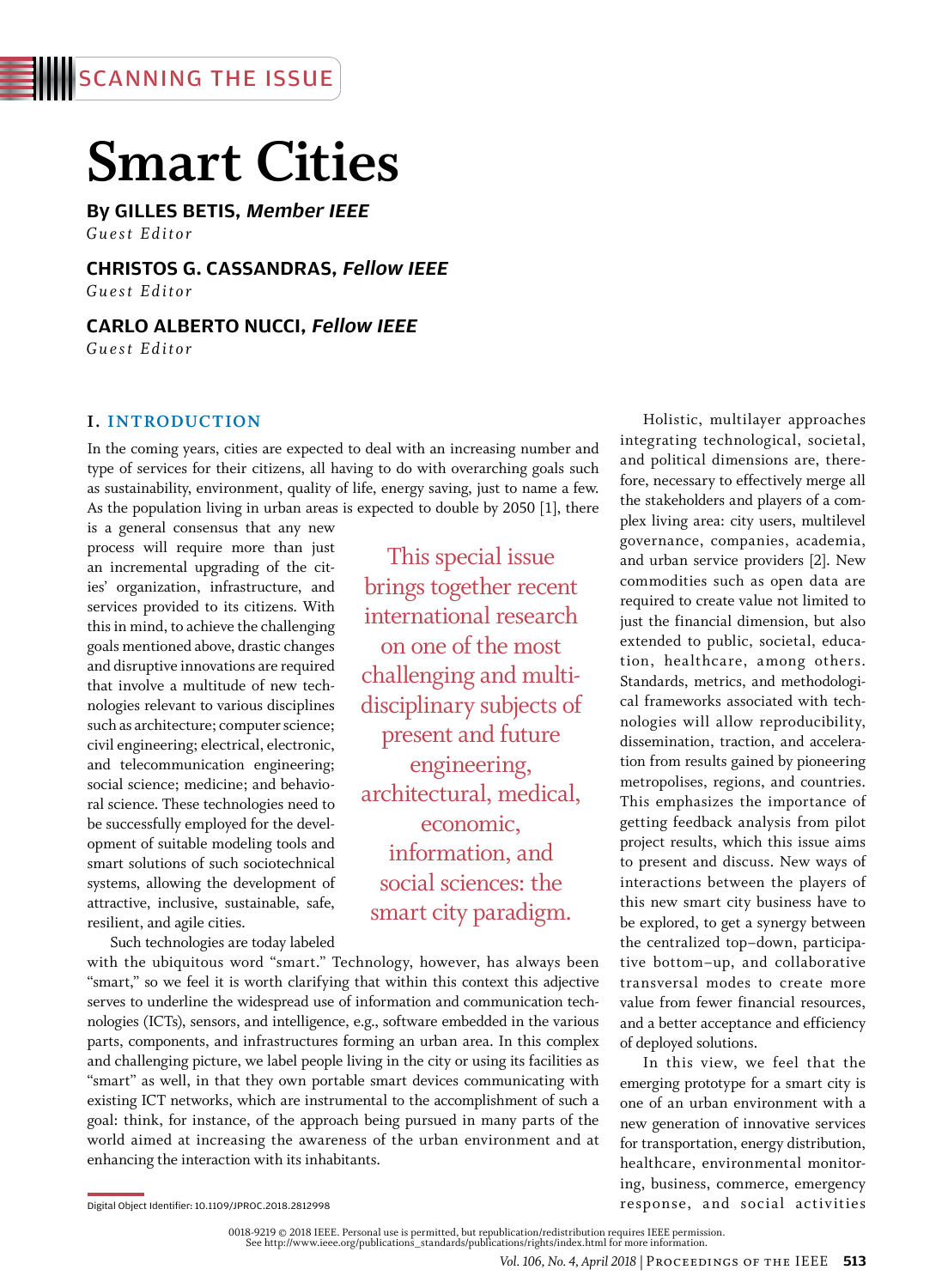frequently interacting with each other thanks to ICT devices and solutions. Enabling the technology for such a setting requires a viewpoint of smart cities as cyber–physical systems that include new software platforms and strict requirements for mobility, security, safety, privacy, and the processing of massive amounts of information [3]. In this framework, the energy, transport, and ICT industries will, therefore, receive a strong motivation to work with municipalities to combine their technologies to address the relevant cities' requirements [4]. This is expected to foster the development of innovative, integrated, and efficient smart—technologies, which place cities at the center of innovation. As a matter of fact, this is what this issue aims to illustrate.

## **II. OVERVIEW OF THE SPECIAL ISSUE**

This issue presents some of the most recent advances and technical solutions focused on the implementation of the smart city paradigm. In particular, this Special Issue addresses topics such as data collection and management, smart/sustainable energy systems (including smart grids), infrastructures and relevant technologies, mobility, transportation, e-health and social factors, citizen involvement, and collaborative economy. The topics have been addressed jointly by teams of scientists and research engineers who, in some cases, work at different institutions or companies; we believe this adds to the value of this Special Issue. All papers are application driven and include some solutions proposed by the authors with reference to advancing the state of the art. Another objective of the issue has been to emphasize the type of technology and methodological approaches that are common to most of the subjects dealt with. Methodological approaches are presented with reference to field results. Smart cities is a relatively new subject, therefore the typical survey, tutorial, or review style is somewhat limited in

some papers in this issue. Further, this Special Issue supports the concept that the smart city paradigm implementation can only be achieved with local government, citizens, academia, nongovernmental organizations (NGOs), and industry working together toward a common goal.

This Special Issue starts with a group of papers dealing with one of the most important problems that a smart city needs to cope with: urban mobility. The first paper, "Transactive control in smart cities" by Annaswamy *et al.*, deals with the quality of urban mobility by exploring the use of dynamic tariffs; in particular, the concept of feedback through economic transactions—transactive control (TC)—is applied. Two examples are given in this paper, the first of which is the synthesis of dynamic toll prices with the goal of reducing traffic congestion on highways; sociotechnical models combining behavioral models of drivers and traffic-flow models, together with real-time traffic information obtained from on-road sensors are used to determine the TC strategies. The second example of TC is in the context of mobility on demand, where new modes of transportation, other than private and public, are being proposed, providing a wide range of options for passengers and where TC strategy to regulate the achievable performance around desired values is proposed. The second paper, "The price of anarchy in transportation networks: Data-driven evaluation and reduction strategies" by Zhang *et al.*, deals with increasing transportation network efficiency. This is analyzed by making reference to two different routing policies, the selfish user-centric routing one and the socially optimal system-centric one; the price of anarchy (PoA) index, defined as the ratio of the total travel latency cost under selfish routing over the corresponding quantity under socially optimal routing, is used to achieve efficiency increase of transportation networks. A case study using extensive actual traffic data from the

Eastern Massachusetts road network is presented, where the PoA is estimated from data of a complete model of the transportation network, including origin–destination demand and user preferences. The high PoA found in this study motivates the continuing development of connected automated vehicle technologies to automate routing decisions, thus achieving social optimality. The increasing impact that new mobility services have on traffic patterns and transportation efficiency, in general, is dealt with in the third paper, "Information patterns in the modeling and design of mobility management services" by Keimer *et al.*, where the authors investigated how specific information structures imposed by these services can have a profound impact on the traffic behavior. Nonlocal partial differential equation models are used to illustrate the generality of the framework, and, in particular, its ability to integrate models with nontrivial mathematical features. Mathematical modeling is, hence, exploited together with data from ubiquitous sensors in this group of first three papers dealing with urban mobility along with sociotechnical models.

Services that can be delivered to urban environments through big data generated by the public's smartphones creating a new relationship between a city and its infrastructure is a key topic for smart cities, and this is the subject of the fourth paper, "Crowdsensing framework for monitoring bridge vibrations using moving smartphones" by Matarazzo *et al.* In particular, the paper tackles the problem of assessing whether digital data, produced by ubiquitous smartphone sensing, can supply bridge condition information cost-effectively, thereby creating a new relationship between a city and its infrastructure, a problem that is in part dealt with also in the last paper of this Special Issue.

The next three papers focus on energy as one of the main pillars of smart cities, a subject of utmost relevance when sustainability is involved.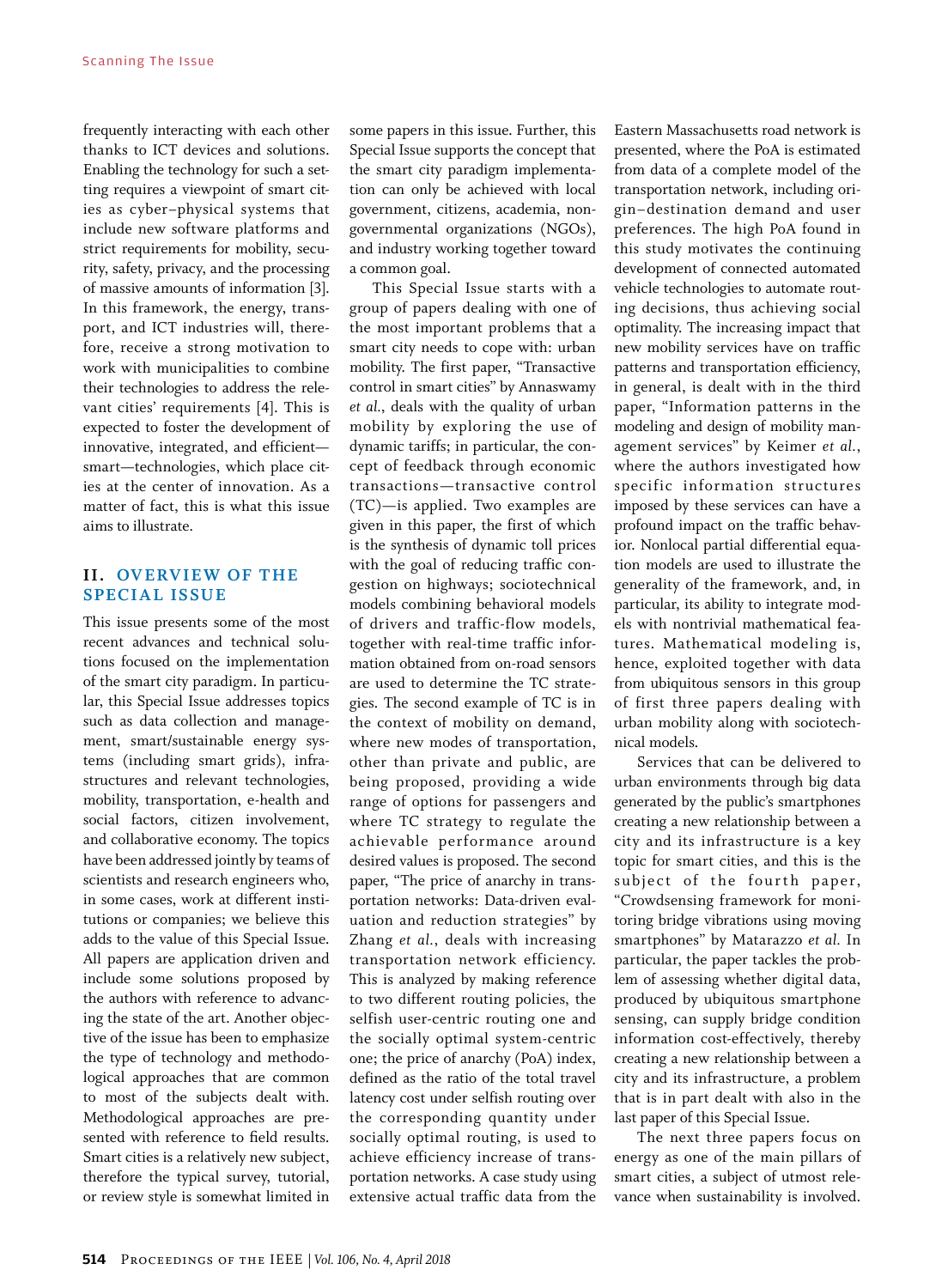As generally accepted, the electric smart grid is considered one of the key enablers for the implementation of the smart city paradigm, and it is therefore not surprising that the smart grid is involved—in part or exclusively—in all three of them. The fifth paper, "Versatile modeling platform for cooperative energy management systems in smart cities" by Hayashi *et al.*, presents a modeling platform, including cooperative energy management systems (EMSs), which reproduces the model of a smart distribution network by using various data types obtained from controlled devices, meteorological stations, and human behavior. The novelty of the proposed EMSs is represented by the accomplishment of data acquisition and functionalities in cyber space and that the proposed platform is widely applicable to energy issues in different cities, including industrial, commercial, and residential districts. The sixth paper, "Smart (electricity) grids for smart cities: Assessing roles and societal impacts" by Masera *et al.*, first discusses the impact that smart grid deployment has, in different respects, on smart cities' structure and development, and then presents a methodology based on European Union (EU) projects previously carried out at the European level for an extended cost benefit analysis, able to go beyond the sole financial aspects. The fact that the conceptually illustrated methodology can naturally be expanded to smart cities is interesting and in line with the aforementioned concept. The seventh paper, "Cityfriendly smart network technologies and infrastructures: The Spanish experience" by Gómez-Expósito *et al.*, starts with the review of power system's evolution, from the traditional structure standing on centralized generation and control to supply customers through ac transmission networks and distribution feeders with unidirectional energy flow, to the new structure—the smart grid—in which more renewable generation is deployed by prosumers through dc/ac converters also at the distribution level. Such a

new, more complex structure, calls for a use of ICT that is much larger and more widespread with respect to the traditional structure, which is inherently more stable. Recent smart grid projects in Spain, related to smart cities, are then presented. One of them involved virtually all the key technologies that are expected to be applied in future smart cities.

Buildings are certainly the fundamental component of cities, and even though this subject has been already dealt with in a previous special issue of the Proceedings of the IEEE [5], a contribution on this topic could not be missed in this Special Issue. This is represented by the eighth paper, "Data-enabled building energy savings (D-E BES)" by Abrol *et al.*, which illustrates that creating an affinity between a building resident's thermal preferences and a building apartment's unregulated thermal environment represents an alternative means of generating an energy-efficient environment for multifamily, residential buildings.

The ninth paper, "Smart governance for smart cities" by Razaghi and Finger, brings together insights from sociotechnical systems, systems theory, and governance literature to shed light on why city administrations should closely follow these changes and adapt the governance approaches accordingly.

The tenth, eleventh, and twelfth papers show how advanced engineering and ICT can be of fundamental help for solving community health problems. As urban living in modern large cities has significant adverse effects on health, it is of utmost relevance to focus on the possibility that available or potentially available data could help in the action of preventing chronic diseases. Two leading clusters of chronic disease, heart disease and diabetes, are addressed in the first of these three papers, "Predicting chronic disease hospitalizations from electronic health records: An interpretable classification approach" by Brisimi *et al.*,

which develops data-driven methods to predict hospitalizations due to these conditions. The second of these papers, "Using smart city technology to make healthcare smarter" by Cook *et al.*, discusses the positive impact that smart city ICT can have on healthcare effectiveness and cost. Smart city infrastructure is shown to be capable of supporting strategic healthcare using both mobile and ambient sensors combined with machine learning. The third of these papers, "Predicting frailty condition in elderly using multidimensional socioclinical databases" by Bertini *et al.*, proposes two different predictive models for frailty by exploiting a number of socioclinical databases. As a matter of fact, in recent decades, life expectancy increased globally, leading to various age-related issues in almost all developed countries; this paper aims to address these issues at least in part.

The last paper, "The need of multidisciplinary approaches and engineering tools for the development and implementation of the smart city paradigm" by Andrisano *et al.*, is a choral contribution by researchers of the University of Bologna, Italy, aimed at further proving the concept that the successful, effective, and sustainable implementation of the smart city paradigm requires a multidisciplinary approach and a strict cooperation among researchers with different, complementary interests. The following subjects are reviewed: joint computing and communication management for smart city applications, sustainable policies, citizens' active participation through mobile crowdsensing, real-time analysis of big data in cybersecurity, sustainable urban mobility, heterogeneous network for smart navigation, E-mobility effect on the smart grid, cosimulation, historic masonry building and environmental actions, monitoring technologies and control systems applied to integrated water service, and a smart and sustainable approach to optimization/ renovation of the built environment.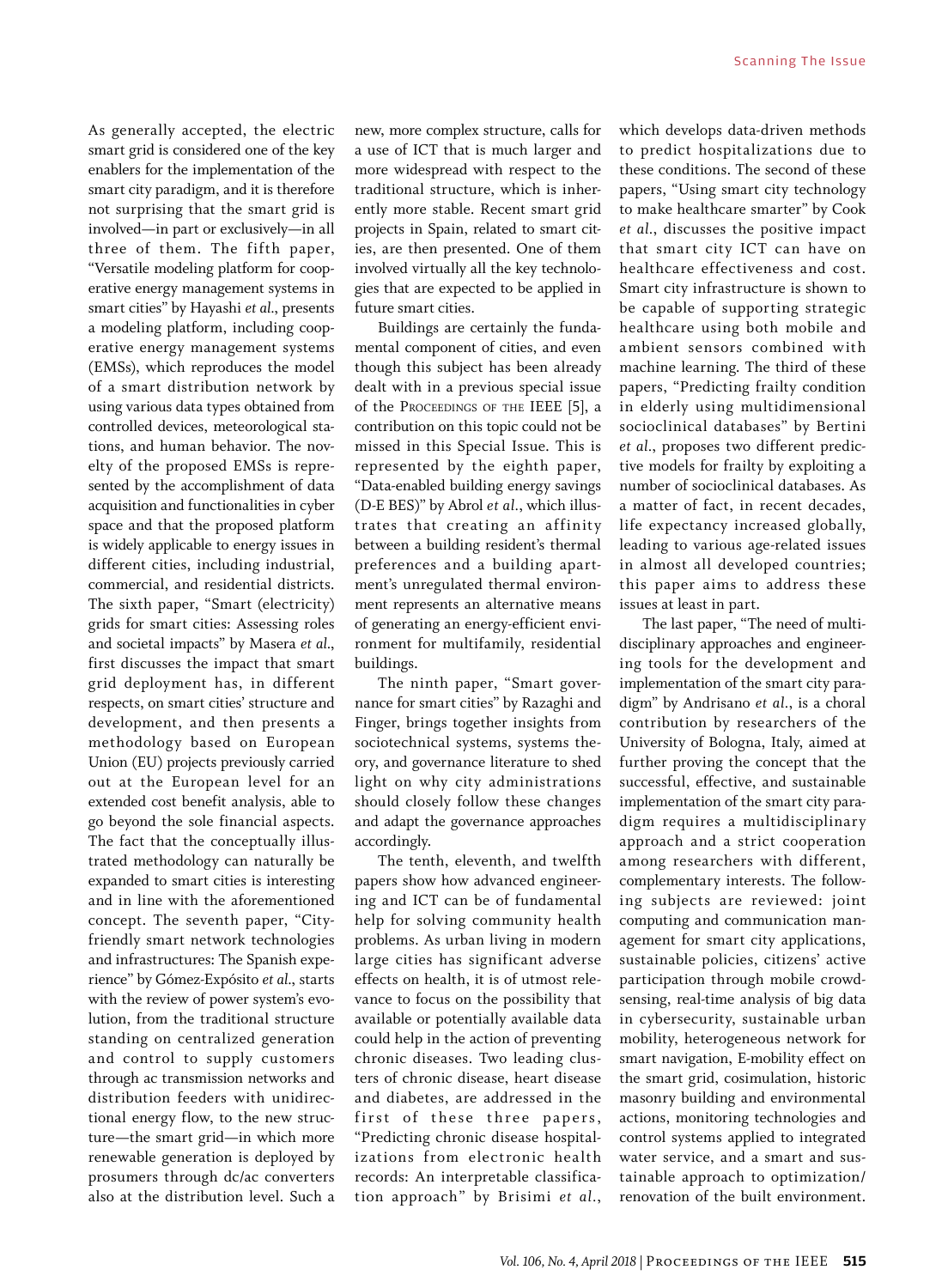Some relevant results, achieved thanks to some pilot projects carried out within the context of some EU-financed projects run by the authors in cooperation with national and international players, Bologna Municipality and the Regional Technology Network, are eventually presented and discussed.

## **III. THE SMART CITY: "THE" MULTIDISCI-PLINARY PARADIGM**

This Special Issue covers only some aspects of smart cities, and this is mainly for two reasons: the limited space available and the fact that the

#### **REFERENCES**

[1] *World's Population Increasingly Urban with More Than Half Living in Urban Areas, Report on World Urbanization Prospects*, United Nations Department of Economic and Social Affairs, New York, NY, USA, Jul. 2014 [Online]. Available: http://www.un.org/en/ development/desa/news/population/worldurbanization-prospects-2014.html

smart city is a real multidisciplinary subject that cannot be dealt with exhaustively in an engineering journal, which is not expected to deal with economics and social sciences. However, we trust that readers will find the papers in this issue valuable and informative. One last remark that we feel is worth adding is as follows: The need for multidisciplinary research cooperation is crucial in many scientific areas, but in the case of smart cities, the multiple nature of a collaboration is not limited to scientific issues, but is extended to the nature and type of the players. Academics with different scientific and humanities background need to

- [2] L. Wang, S. Hu, G. Betis, and R. Ranjan, "A computing perspective on smart city," *IEEE Trans. Comput.*, vol. 65, no. 5, pp. 1337–1338, May 2016.
- [3] C. G. Cassandras, "Smart cities as cyberphysical social systems," *Engineering*, vol. 2, no. 2, pp. 156–158, 2016. [4] C. A. Nucci. [Online]. "Get smart",
- Advancing Innovation, *Parliament Mag.,*

cooperate not only with each other and with industrial players more than in any other technical challenge, but they also need to interact and cooperate with local municipality governances and regional communities.

All papers presented show that smart cities are a growing reality, although major steps need to be still accomplished. One of those is standardization, still missing in part. Business models is another one; there will be no sustainable disruption happening without new business models and new game players emerging. Even the cities will have to create their own business model.

> p.14, June, 2014. *Available*: https://www. theparliamentmagazine. eu/articles/ magazines/ieee-advancing-innovationjune-2014

[5] J. Baillieul, M. C. Caramanis, and M. D. Ilic, "Control challenges in microgrids and the role of energy-efficient buildings," *Proc. IEEE*, vol. 104, no. 4, pp. 692–696, Apr. 2016.

#### **ABOUT THE AUTHORS**

**Gilles Betis** (Member, IEEE) graduated as an Engineer from Ecole Supérieure d'Electricité, France, in 1987.

He is an independent consultant for Smart Cities. Previously he was an Open Data Project Director at the Transdev Digital factory; led the Digital Cities action line of EIT Digital (http://www. eitdigital.eu); and held positions of product line manager, marketing manager, solution leader, and

head of advanced engineering in Thales. Since the end of the 1980s, he has been constantly involved with prospective, innovation, and design of complex systems. Having an extensive industrial experience in intelligent transportation systems and smart cities, he always linked up emerging behaviors and societal needs to innovative technological solutions, allowing smooth adoption by final users.

Dr. Betis chaired the IEEE Smart Cities Initiative (http:// smartcities. ieee.org) from its creation in 2013 to 2017.

**Christos G. Cassandras** (Fellow, IEEE) received the B.S. degree from Yale University, New Haven, CT, USA, in 1977, the M.S.E.E. degree from Stanford University, Stanford, CA, USA, in 1978, and the S.M. and Ph.D. degrees from Harvard University, Cambridge, MA, USA, in 1979 and 1982, respectively.

He is a Distinguished Professor of Engineering at Boston University, Boston, MA, USA. He is Head of the Division of Systems Engineering, Professor



of Electrical and Computer Engineering, and cofounder of Boston University's Center for Information and Systems Engineering (CISE). In 1982-1984, he was with ITP Boston, Inc., Boston, MA, USA, where he worked on the design of automated manufacturing systems. In 1984-1996, he was a faculty member at the Department of Electrical and Computer Engineering, University of Massachusetts/Amherst, Amherst, MA, USA. He specializes in the areas of discrete event and hybrid systems, cooperative control, stochastic optimization, and computer simulation, with applications to computer and sensor networks, manufacturing systems, and transportation systems. He has published over 400 refereed papers in these areas, and six books. In addition to his academic activities, he has worked extensively with industrial organizations on various systems integration projects and the development of decision-support software. He has most recently collaborated with The MathWorks, Inc. in the development of the discrete event and hybrid system simulator SimEvents.

Dr. Cassandras was Editor-in-Chief of the IEEE Transactions on Automatic Control from 1998 through 2009 and has also served as Editor for Technical Notes and Correspondence and Associate Editor. He is currently an Editor of Automatica. He was the 2012 President of the IEEE Control Systems Society (CSS). He has also served as Vice President for Publications and on the Board of Governors of the CSS, as well as on several IEEE committees, and has chaired several conferences. He has been a plenary/keynote speaker at numerous international conferences, including the American Control Conference in 2001 and the IEEE Conference on Decision and Control in 2002 and 2016, and the IFAC World Congress in 2017 and has also been an IEEE Distinguished Lecturer. He has guest edited several technical journal issues and serves on several journal editorial boards.